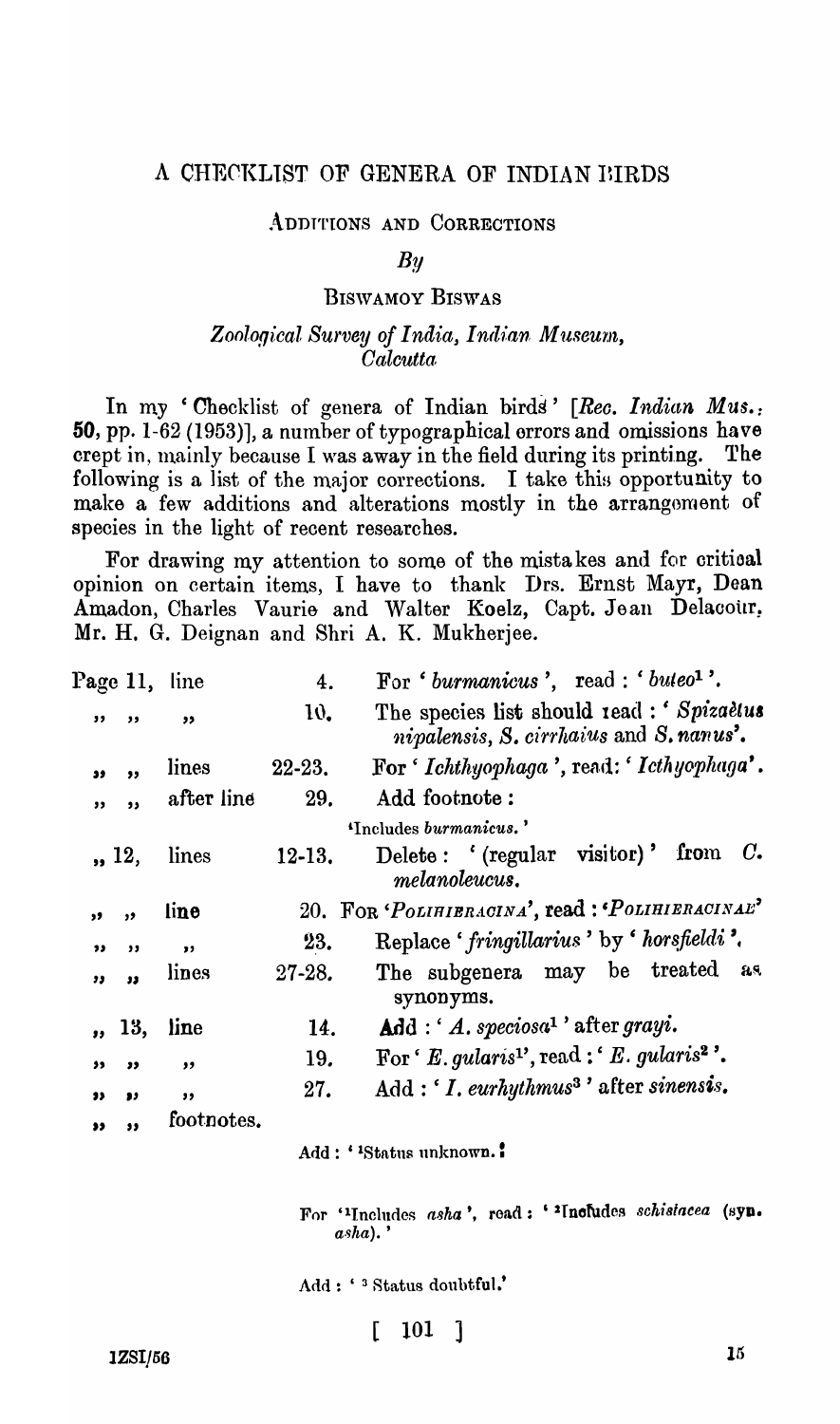| <b>102</b>               |                         |            |     | Records of the Indian Museum                                              | [Vol.                         | 54, |
|--------------------------|-------------------------|------------|-----|---------------------------------------------------------------------------|-------------------------------|-----|
| Page 14,                 |                         | line       | 9.  | $Add: \{1\}$ to papillosa.                                                |                               |     |
| ,,                       | ,                       | ,,         | 9.  | Delete: 'and Ps. davisoni'.                                               |                               |     |
| ,,                       | "                       | after line | 29. | Add footnote:                                                             |                               |     |
|                          |                         |            |     | ' <sup>1</sup> Includes <i>davisoni.</i> '                                |                               |     |
|                          | 15,                     | line       | 17  | For ' cygnu ' read : ' cygnus'.                                           |                               |     |
| ,,                       | ,,                      | ,,         | 31. | Delete: '(regular visitor)'<br>platyrhychos.                              | from $\mathcal{A}_{\epsilon}$ |     |
| $\overline{\mathbf{z}}$  | 16,                     | "          | 8.  | Delete: '(regular visitor)'<br>fuligula.                                  | from A.                       |     |
| ر ,                      | $^{\prime}$             | after line | 21. | Add:                                                                      |                               |     |
|                          |                         |            |     | ' Genus <b>Clangula</b> Leach                                             |                               |     |
|                          |                         |            |     | Species in India—Clangula hyemalis <sup>2</sup> .                         |                               |     |
| $, \,$                   | ,,                      | footnote.  |     | Add:                                                                      |                               |     |
|                          |                         |            |     | ' <sup>2</sup> Status not known: there are only a few records of          |                               |     |
|                          |                         |            |     | the species from our area.'                                               |                               |     |
| ,                        | 18,                     | line       | 5.  | For ' charlotini', read : 'charltoni'.                                    |                               |     |
| $\overline{\mathbf{3}}$  | 19,                     | ,,         | 12. | For 'malacensis', read : 'malacense'.                                     |                               |     |
| $\overline{\mathbf{z}}$  | 23,                     | , ,        | 23. | Delete: '(regular visitor)'.                                              |                               |     |
|                          | , 24,                   | ,,         | 12. | For 'asiatica', read : 'asiaticus'.                                       |                               |     |
| $, \,$                   | ,,                      | ,,         | 23. | For 'stagnatalis', read : 'stagnatilis'.                                  |                               |     |
| $\overline{\phantom{a}}$ | 25,                     | , ,        | 10. | For 'canutus', read : 'canuta'.                                           |                               |     |
| ,,                       | ,                       | , ,        | 11. | For 'albus', read : 'alba'.                                               |                               |     |
| ,,                       | $, \,$                  | 13         | 11. | $Add: \mathbf{A}^1$ to ruficollis.                                        |                               |     |
| "                        | ,,                      | ,,         | 12. | Delete : 'C. minutus (regular visitor)'.                                  |                               |     |
| ,,                       | ,,                      | $, \,$     | 12. | Replace 'subminutus' by 'minutilla <sup>2</sup> '.                        |                               |     |
| 39                       | ,,                      | ,,         | 13. | For 'acuminatus (regular visitor)' read<br>' acuminata (casual visitor)'. |                               |     |
| $, \,$                   | ,,                      | $\cdot$    | 13. | For 'alpinus', read : 'alpina'.                                           |                               |     |
| $, \,$                   | ,,                      | ,,         | 14. | For 'testaceus', read : 'testacea'.                                       |                               |     |
| $\mathbf{1}$             | $\overline{\mathbf{3}}$ | after line | 36. | Add footnotes:                                                            |                               |     |
|                          |                         |            |     | ' <sup>1</sup> Includes minuta.                                           |                               |     |
|                          |                         |            |     | <sup>2</sup> Includes subminuta.'                                         |                               |     |
| $\overline{\mathbf{5}}$  | 27,                     | line       | 8.  | Replace 'melanogaster', by 'acuticauda'.                                  |                               |     |
| ,                        | 29,                     | ,,         | 15. | Delete : '(? casual visitor)'.                                            |                               |     |
| ,,                       | "                       | $\bullet$  | 19. | For 'ketupu', read : 'ketupa'.                                            |                               |     |
| $\overline{\mathbf{z}}$  | 33,                     | ,,         | 12. | For 'APODINA', read : 'APODINAE'.                                         |                               |     |
| $, \,$                   | دء                      | ,,         | 14. | After 'Collocalia', add: 'lowi, C.'                                       |                               |     |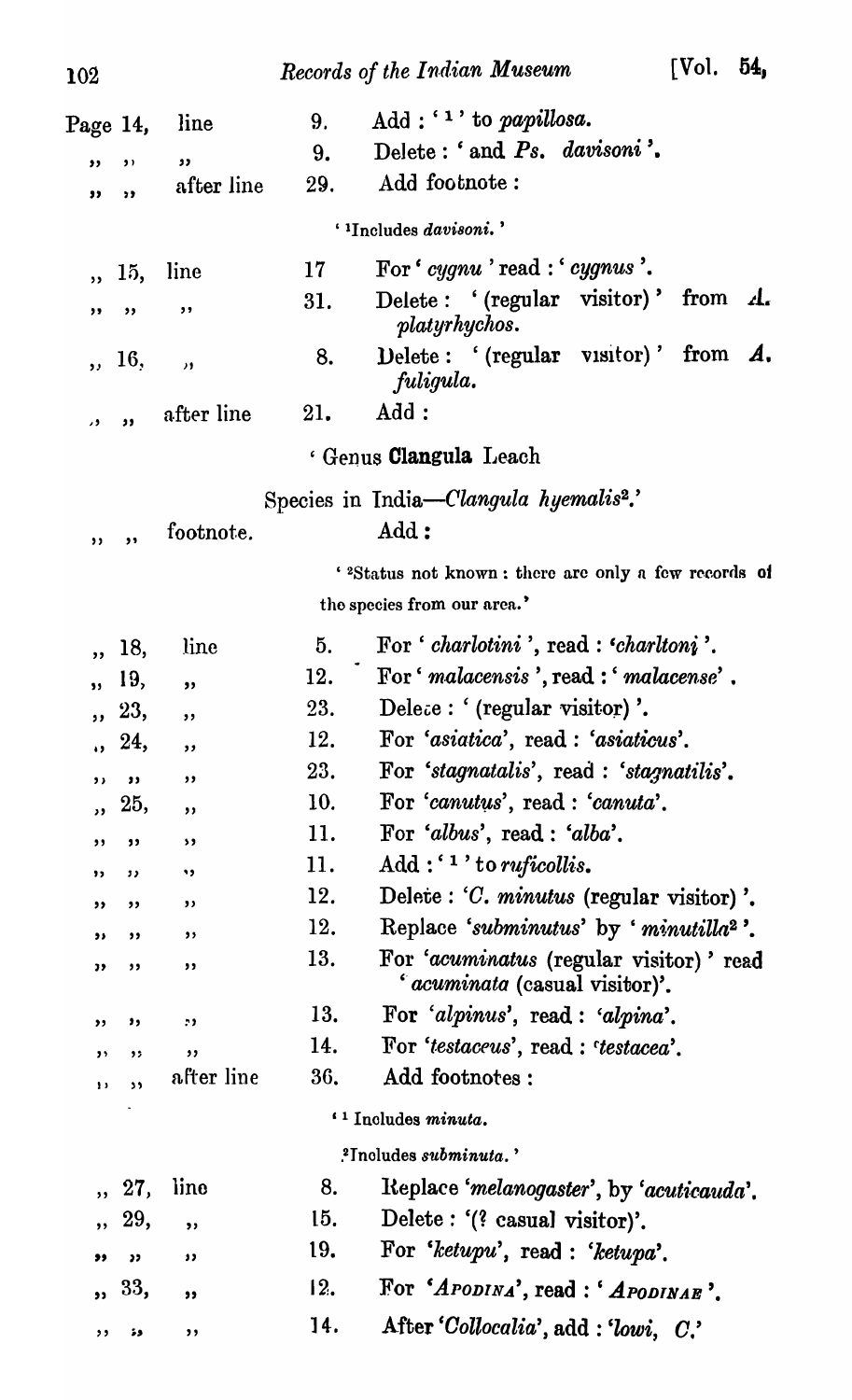| Page 34,          |             | line       | 10. | After 'viridis', add : 'M. $\eta$ fflesi <sup>1</sup> '                                                                                                                 |
|-------------------|-------------|------------|-----|-------------------------------------------------------------------------------------------------------------------------------------------------------------------------|
| ,,                | $^{\prime}$ | ,          | 11. | $\left(3\right)$<br>For footnote indicators $1,2$<br>and                                                                                                                |
| ,,                | "           | ,,         | 22. | For 'viridianus', read : 'viridanus'.                                                                                                                                   |
| ,,                | $, \,$      | ,          | 33. | For footnote indicator '4', read : '5'                                                                                                                                  |
| $^{\prime\prime}$ | , ,         | footnotes. |     | Add:                                                                                                                                                                    |
|                   |             |            |     | ''Once recorded from our area.'<br>For numbers '2', 3' and '4', read: $3'$ , $4'$ and '5'.                                                                              |
|                   | ,, 36,      | line       | 24. | Replace 'cucullata' by 'sordida <sup>4</sup> '                                                                                                                          |
| 33                | $\bullet$   | footnotes. |     | Add:                                                                                                                                                                    |
|                   |             |            |     | " Includes cucullata."                                                                                                                                                  |
|                   | ,, 38,      | line       | 15. | Delete: $P.$ dispar <sup>3</sup> '.                                                                                                                                     |
| "                 | ,           | ,          | 15. | $Add:$ <sup>3</sup> to melanicterus.                                                                                                                                    |
| ,                 | ,,          | ,,         | 15. | After <i>melanicterus<sup>3</sup></i> , add: <i>P. squamatus</i>                                                                                                        |
| ,                 | $\bullet$   | $, \,$     | 18. | After ' $simplex$ ' add : ' $P$ , brunneus'.                                                                                                                            |
| "                 | ,           | $, \,$     | 34. | For 'lafresnayi', read : 'lafresnayei'.                                                                                                                                 |
| $\bullet$         | ,           | footnotes. |     | Note '3' should read :                                                                                                                                                  |
|                   |             |            |     | ' 3 Includes gularis, dispar and flaviventris.'                                                                                                                         |
|                   | ,, 39,      | line       | 15. | For 'novaeholladiae', read : 'novaehol-<br>landiae'.                                                                                                                    |
| ,,                | ,,          | ,,         | 15. | Before $C$ , melaschistos', add : $C$ .<br>polioptera'                                                                                                                  |
| "                 | "           | ,,         | 19. | Should read : ' P. igneus, P. solaris, P.<br>$\mathit{roseus}^\blacktriangleleft, P.\, \mathit{peregrinus}\, \text{and}\, P.\, \mathit{erythropygia}^\frak{a}\text{.'}$ |
| ,,                | ,,          | ,,         | 29. | For footnote indicator $'4$ , read : $0'$ .                                                                                                                             |
| "                 | "           | ,,         | 34. | After 'sapphira', $add: 'F$ cyanome-<br><i>lana</i> (regular visitor)'.                                                                                                 |
| ,,                | ,,          | after line | 34. | Add:                                                                                                                                                                    |
|                   |             |            |     | ' Genus Muscicapella Bianchi                                                                                                                                            |
|                   |             |            |     | Species in India-Muscicapella hodgeni.                                                                                                                                  |
|                   | ,,          | footnotes. |     | After note '3' add:                                                                                                                                                     |
| "                 |             |            |     | ' 4Includes cantonensis and divaricatus.                                                                                                                                |
|                   |             |            |     | <sup>5</sup> Includes albifrons'.                                                                                                                                       |
|                   |             |            |     | For number $'$ 4, read $'$ 6,                                                                                                                                           |
|                   | , 40,       | line       | 5.  | After $\lq$ concreta $\lq$ , add : $\lq N$ . hainana'.                                                                                                                  |
| ,,                | "           | ,,         | 6.  | Add: 'and' after ' banyumas <sup>2</sup> '                                                                                                                              |
| "                 | "           | ,,         | 6.  | Delete: 'and N. hodgsoni'.                                                                                                                                              |
| ,,                | "           | ,,         | 20. | For 'griseola', read : 'grisola'.                                                                                                                                       |
| "                 | 9)          | ,,         | 29. | Replace 'nigrocapitatum' by<br><i>capis</i><br>$tratum3$ .                                                                                                              |
| "                 | "           | footnote.  |     | $\mathop{\rm Add}$ :<br>"Includes nigrocapitatum".                                                                                                                      |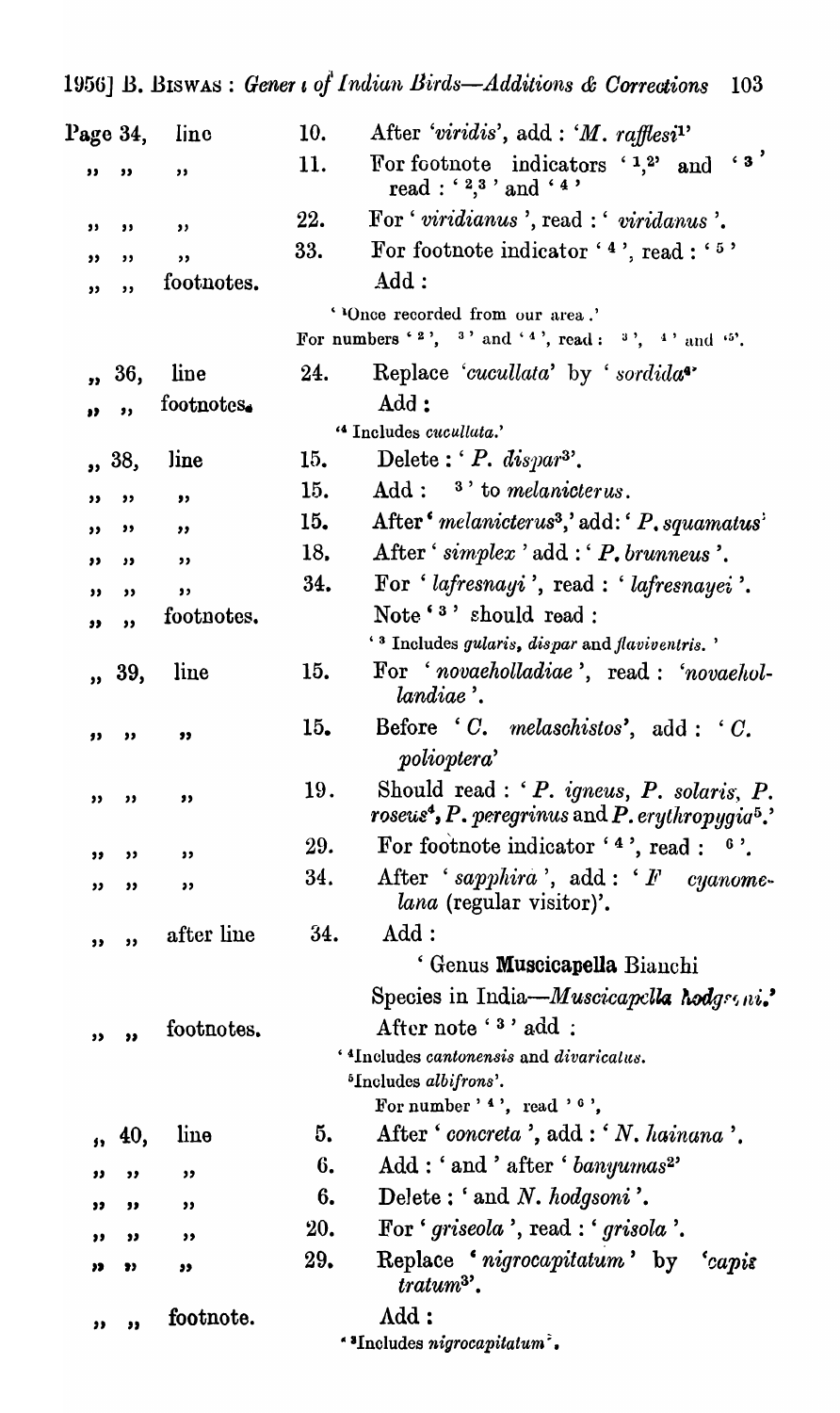| Page 41,  |                         | line               | 6.                 | 'erythro-<br>After 'erythrogenys', add:<br>$\textit{cnew}$ $\mathbf{a}^2$ .                                                                                                                                                       |
|-----------|-------------------------|--------------------|--------------------|-----------------------------------------------------------------------------------------------------------------------------------------------------------------------------------------------------------------------------------|
| "         | 33                      | 5 <sub>2</sub>     | 12.                | For ' Turdinus Blyth ', read : ' Napothera<br>G. R. Gray'.                                                                                                                                                                        |
| ,,        | ,,                      | ,,                 | 13.                | After 'Syn. ', add : 'Turdinus Blyth,'.                                                                                                                                                                                           |
| ,,        | ,,                      | $\bullet$          | 14.                | For ' Turdinus' read : ' Napothera'.                                                                                                                                                                                              |
| 99        | ,,                      | $\bullet$          | 14.                | For $T$ , read : $N$ .                                                                                                                                                                                                            |
| 93        | $\bullet$               | lines              | 15, 21.<br>22, 24. | $4$ ,<br>For footnote indicators $27.3$ ,<br>$5$ , and $6$ , read: $3$ , $4$ , $5$ ,<br>$6$ , and $6$ .                                                                                                                           |
| 93        | $\overline{\mathbf{u}}$ | line               | 28.                | For 'S. striata", read: 'S. striolata <sup>8</sup> '.                                                                                                                                                                             |
| $\bullet$ | $, \,$                  | ,,                 | 30.                | For footnote indicator ' <sup>8</sup> ', read : ' <sup>9</sup> '.                                                                                                                                                                 |
| ,,        | $\bullet$               | footnotes.         |                    | After note $'1$ ', add:                                                                                                                                                                                                           |
|           |                         |                    |                    | ' <sup>2</sup> Includes <i>mcclellandi</i> and <i>odicus</i> '.<br>For numbers '2', '3', '4', '5', '6', '7' and '8'.<br>read: $3^3$ , $4^3$ , $5^5$ , $5^5$ , $7^3$ , $8^3$ and $9^9$ .                                           |
|           |                         | $, 42,$ after line | 11.                | Add:<br>Genus Conostoma Hodgson                                                                                                                                                                                                   |
|           |                         |                    |                    | Species in India-Conostoma aemodium'.                                                                                                                                                                                             |
| 33        | "                       | line               | 13.                | Delete: Conostoma Hodgson '.                                                                                                                                                                                                      |
| "         | "                       | ,,                 | 15.                | Delete: 'Paradoxornis aemodium'.                                                                                                                                                                                                  |
| "         | JŚ.                     | 5 <sub>2</sub>     | 15.                | For 'P. unicolor' read: 'Paradoxornis<br>unicolor'.                                                                                                                                                                               |
| ,,        | ,,                      | ,,                 | 16.                | $\mathcal{L}$ For ' dravidiana ' read : ' davidiana '.                                                                                                                                                                            |
| ,,        | "                       | "                  | 33.                | After 'subunicolor', add: 'G. henrici'.                                                                                                                                                                                           |
| ,, 43,    |                         | ,,                 | 28.                | Add: '4' to 'India'.                                                                                                                                                                                                              |
| ,,        | ,,                      | ;,                 | 29.                | For footnote indicator '4' read : '5'.                                                                                                                                                                                            |
| 33        | "                       | ,,                 | 29.                | After 'cinereiceps' add: 'A. rufogularis'.                                                                                                                                                                                        |
| "         | "                       | 33                 | 29.                | After ' $poiocephala$ ', add : ' $A.$ morrisonia'.                                                                                                                                                                                |
| "         | "                       | ,,                 | 32.                | For footnote indicator $5$ , read : $6$ .                                                                                                                                                                                         |
| ,,        | ${}^{33}$               | footnotes.         |                    | After note ' <sup>3</sup> ' add :                                                                                                                                                                                                 |
|           |                         |                    |                    | $'$ <sup>4</sup> Baker [Faun. Brit. India, Bds., 1: 290-291 (1922)]<br>included <i>Alcippe ruficapilla</i> in the Indian avifaunal<br>list on a very doubtful record.'<br>For numbers $(4)$ and $(5)$ , read: $(5)$ , and $(6)$ . |
|           | , 44,                   | line               | 13.                | For $\cdot$ C. fortipes <sup>3</sup> read: $\cdot$ C. montana <sup>3</sup> .                                                                                                                                                      |
| ,         | , ,                     | footnotes.         |                    | Note <sup>3</sup> should read:                                                                                                                                                                                                    |
|           | , 45,                   | line               | 11.                | <sup>3</sup> Antedates fortipes and includes pallidus.'<br>After ' <i>orinus</i> ', $add: 'A. bistrigteeps$                                                                                                                       |
|           |                         |                    |                    | (regular visitor)'.                                                                                                                                                                                                               |
| 39        | "                       | ,,                 | 12.                | Delete: ' <sup>2</sup> ' from 'stentorius'.                                                                                                                                                                                       |
| ,,        | "                       | ,,                 | 12.                | Replace 'arundinaceus' by 'orientalis',                                                                                                                                                                                           |
| 55        | "                       | ,,                 | 16.                | After ' tytleri', add: ' P. subaffinis <sup>2</sup> ',                                                                                                                                                                            |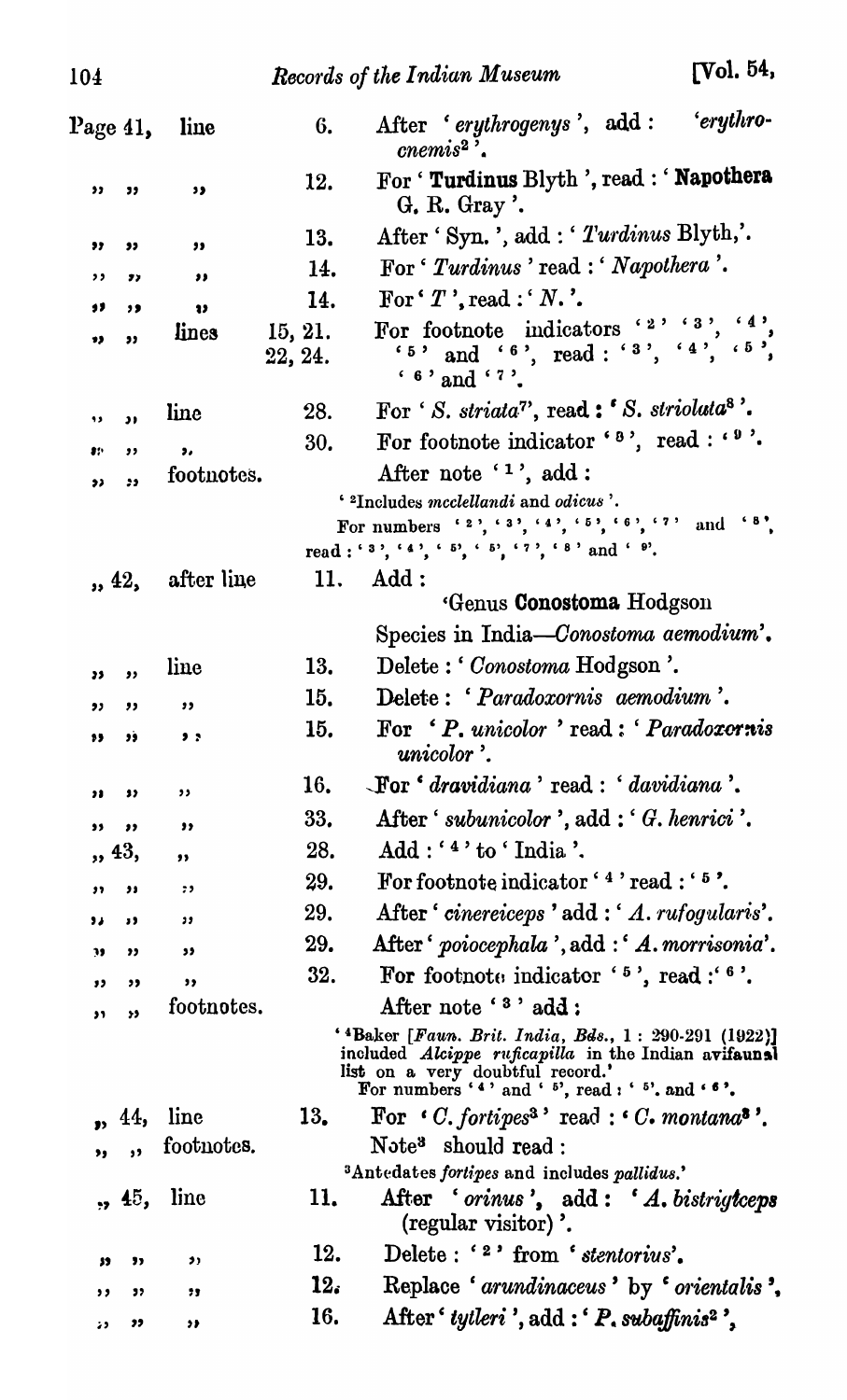|                  |                            | Page 45, line  | 18.        | Delete: '(regular visitor)' from $P_{\bullet}$<br>armandi.                                                                                                                                                    |
|------------------|----------------------------|----------------|------------|---------------------------------------------------------------------------------------------------------------------------------------------------------------------------------------------------------------|
| ,,               | $\ddot{\phantom{1}}$       | footnotes.     |            | Note ' <sup>2</sup> ' should read:                                                                                                                                                                            |
|                  |                            |                |            | Status doubtful.                                                                                                                                                                                              |
|                  | ,, 16,                     | lines          | $3-4.$     | The species list should read : 'Orthotomus'<br>cucullatus <sup>1</sup> , O. sericeus, O. sutorius,<br>O. atroqularis and O. sepium <sup>2</sup> .                                                             |
| ,,               | $, \,$                     | $\bullet$ :    | 9, 10, 17. | For footnote indicators '1', '2'<br>and<br>$(3^{\circ}, \text{read}: '3^{\circ}, '4^{\circ}, \text{and} '5^{\circ})$                                                                                          |
| ٠,               | $\overline{\mathbf{z}}$    | after line 14. |            | $\text{Add}:$ 'For a recent review of the sub-<br>family, see Ripley, Postilla<br>$(13)$ :<br>$1-48$ (1952), which proposes certain<br>changes in the arrangement of the<br>genera and species listed below.' |
| ,,               | $\mathbf{z}$               | line           | 18.        | Delete: 'and'.                                                                                                                                                                                                |
| ,,               | ,,                         | 55             | 18.        | After '(regular visitor)', $add: L$ .<br>$\it obscura~6$ .                                                                                                                                                    |
| ,,               | ;,                         | e s            | 23.        | For 'svecicus', read : 'suecicus'.                                                                                                                                                                            |
| "                | $\ddot{\phantom{0}}$       | ,,             | 24.        | For footnote indicator $' 4$ ', read : '''.                                                                                                                                                                   |
| "                | ,,                         | footnotes.     |            | Add:                                                                                                                                                                                                          |
|                  |                            |                |            | ' <sup>1</sup> Includes <i>coronatus</i> .                                                                                                                                                                    |
|                  |                            |                |            | <sup>2</sup> Includes ruficeps.'<br>For numbers '1', '2', and '3', read : '3', '4' and '5'.                                                                                                                   |
|                  |                            |                |            | Add: ' 6 Status not known; only once recorded<br>from our area.'                                                                                                                                              |
|                  |                            |                |            | For number $4$ , read : $4$ .                                                                                                                                                                                 |
|                  | , 47,                      | live           | 5.         | Replace 'macrourus' by 'malabaricus'.                                                                                                                                                                         |
| 33               | $, \,$                     | $\pmb{\cdot}$  | 16,        | For 'eunomus' read : 'naumanni 4'                                                                                                                                                                             |
| ĸ                | $\bullet$                  | i nes          | 21, 28.    | For footnote indicators $'4'$ , and $'7'$ .<br>read : $5^{\circ}$ , and $5^{\circ}$ .                                                                                                                         |
| 33               | ,                          | line           | 21.        | For 'molissima', read: 'mollissima'.                                                                                                                                                                          |
| 3D               | 99                         | $\bullet$      | 23.        | Delete: $5$ from 'solitarius'                                                                                                                                                                                 |
| "                | "                          | ,,             | 23.        | Add: 'M. rufiventris,' after solitarius.                                                                                                                                                                      |
| 33               | $\bullet$                  | ,,             | 24.        | For $'gularis$ <sup>6</sup> , read : $'cinclorlynchus$ .                                                                                                                                                      |
| ,,               | 33                         | footnotes.     |            | After note ' <sup>3</sup> ', add :                                                                                                                                                                            |
|                  |                            |                |            | · <sup>4</sup> Includes eunomus'.                                                                                                                                                                             |
|                  |                            |                |            | Delete notes <sup>5</sup> and <sup>6</sup> .                                                                                                                                                                  |
|                  | , 48,                      | line           | 14.        | For numbers '4' and '7', read : '5! and '6'.<br>For 'ruficapilla', read : 'ruficapillus'.                                                                                                                     |
|                  |                            |                |            |                                                                                                                                                                                                               |
| "                | $\overline{\phantom{a}}$   | , ,            | 31.<br>24. | For 'spilonetta', read : 'spinoletta',<br>Replace 'stoliczkae' by 'nipalensis'.                                                                                                                               |
|                  | , 49,                      | $\bullet$      | 6.         | $Add:$ $\lq$ to himalayensis.                                                                                                                                                                                 |
|                  | , 50,                      | $\bullet$      | 6.         | Delete: 'S. victoriae'.                                                                                                                                                                                       |
| 33               | 53                         | $\bullet$      |            |                                                                                                                                                                                                               |
| $\bullet\bullet$ | $\boldsymbol{\mathcal{F}}$ | "              | 11.        | Delete: ' <sup>2</sup> ' from 'palustris'.                                                                                                                                                                    |